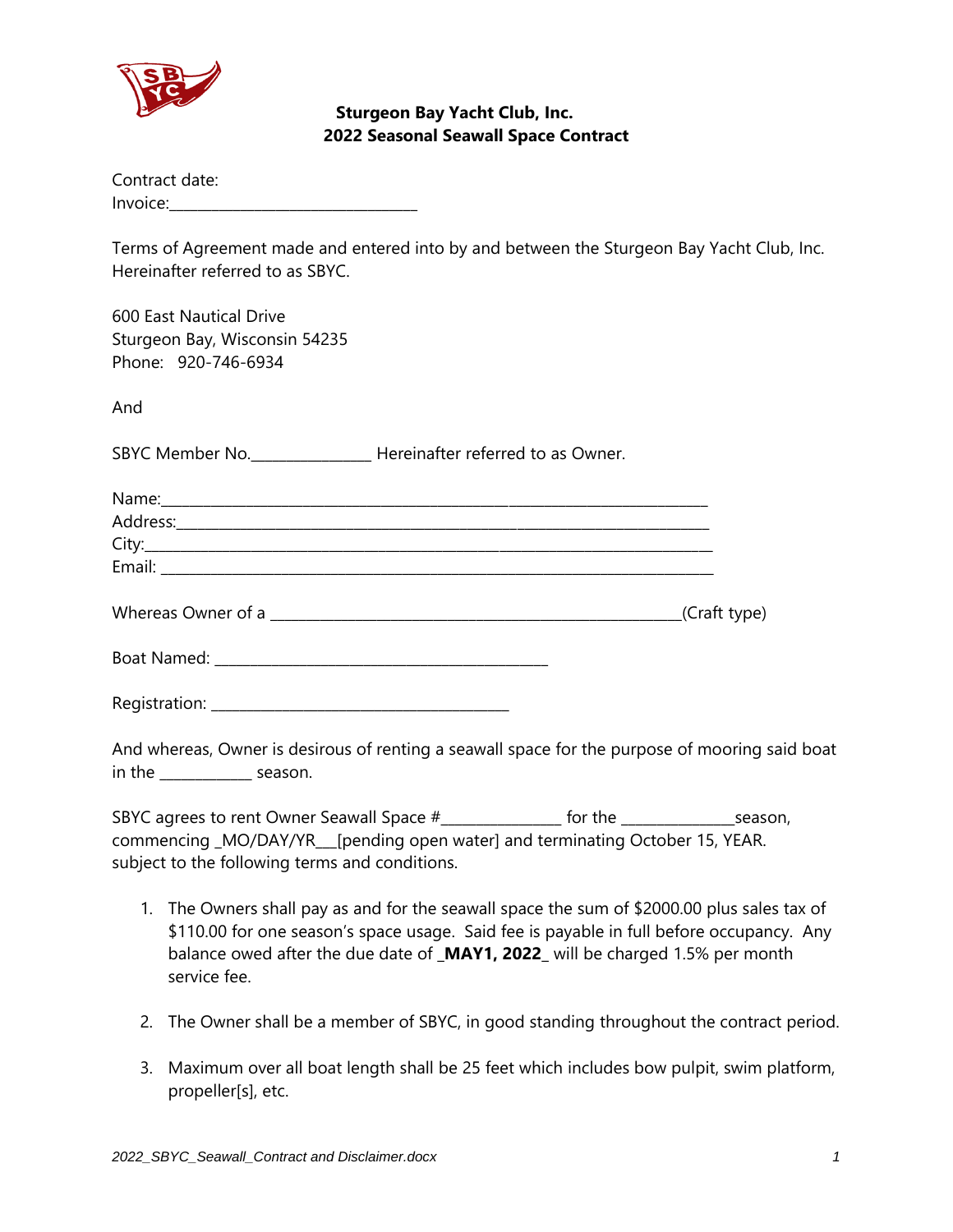

- 4. SBYC may be required to ask the Owner to relocate his/her boat to a different seawall space. It being understood that boat location and space number can change to facilitate efficient placement, marine operations, or to maximize safety procedures.
- 5. SBYC assumes no liability against any loss, liability, damages for injuries to person or property, and the Owner agrees to carry his own insurance to protect his boat, property and person against any loss and save SBYC harmless. Owner will name SBYC as insured entity and will provide proof of insurance.
- 6. No assignment of rights under this agreement will be permitted.
- 7. Only SBYC authorized vendors who have provided proof of adequate insurance may perform work on vessels moored on these premises.
- 8. This contract may be renewed at SBYC's option subject to changes of terms and conditions. SBYC will transmit contract to Owner 30 days prior to Dec. 1. of the expiring season. Failure by owner to return executed copy of contract to SBYC on or before Dec. 1 of the expiration season with a \$100.00 non-refundable deposit, may be denied right of renewal.
- 9. Chartering for hire, in any form or manner, is strictly prohibited.
- 10. Owner acknowledges receipt of a copy of the Rules and Conditions of SBYC and agrees to abide by all Rules and Conditions with the understanding that failure to comply renders this agreement subject to cancellation at the option of SBYC.
- 11. Owner signs the **Disclaimer Of Liability And Agreement To Indemnity** included with this agreement.
- 12. In this agreement the use of masculine gender includes all humans and use of the singular or plural case includes the other where appropriate.

| By signing your name, you agree to the terms and conditions of this contract. |  |
|-------------------------------------------------------------------------------|--|
|                                                                               |  |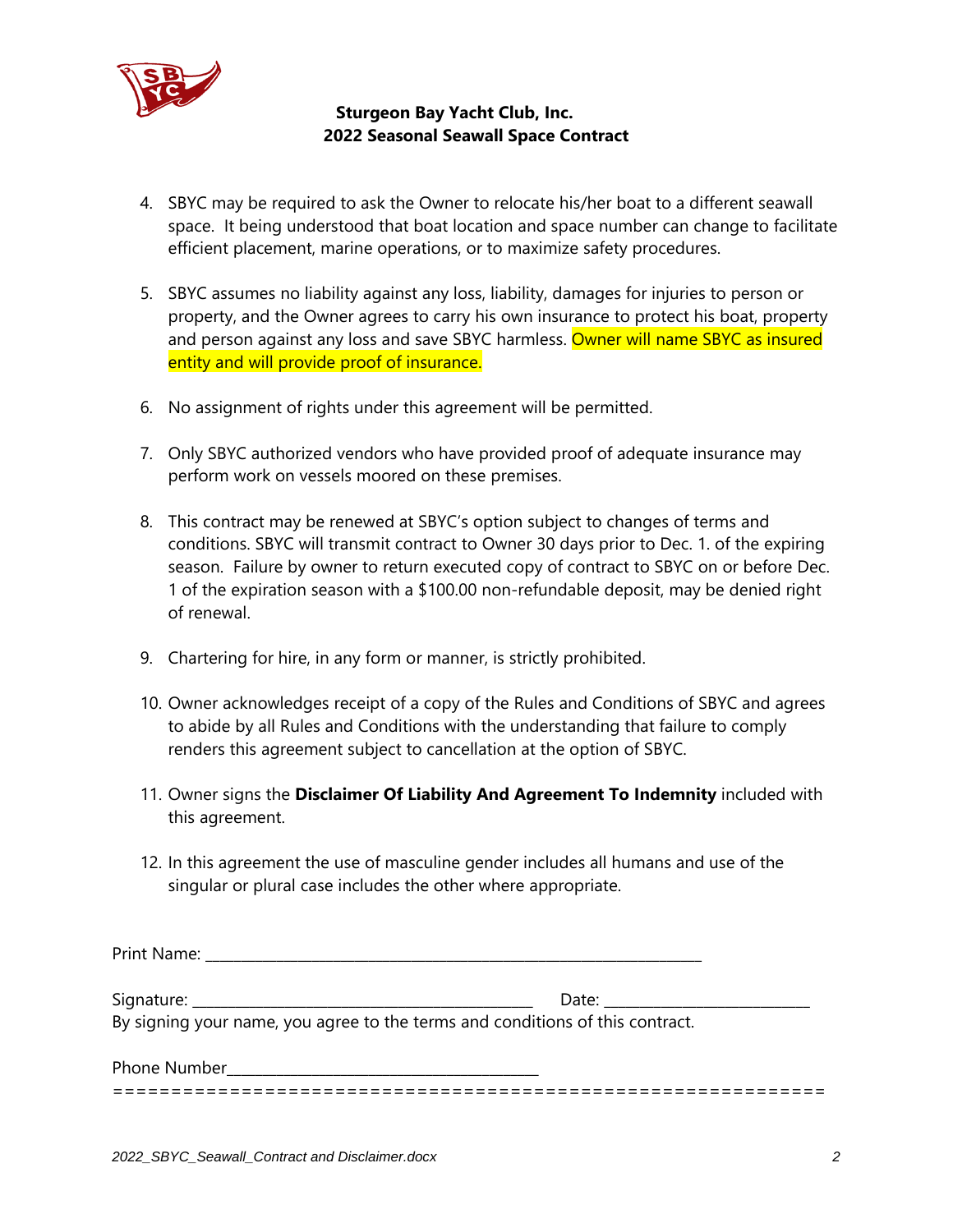

FOR OFFICE ONLY

Dated this \_\_\_\_\_\_\_\_\_\_\_\_\_\_\_\_\_day of \_\_\_\_\_\_\_\_\_\_\_\_\_\_\_\_\_, \_\_\_\_\_\_ Received By:\_\_\_\_\_\_\_\_\_\_\_\_\_\_\_\_\_\_\_\_\_\_\_\_\_\_\_\_\_\_\_\_\_\_\_\_\_\_\_\_\_\_\_

## **DISCLAIMER OF LIABILITY AND AGREEMENT TO INDEMNIFY**

I\_\_\_\_\_\_\_\_\_\_\_\_\_\_\_\_\_\_\_\_\_\_\_\_\_\_\_\_\_\_\_\_\_\_\_, for myself and my Boat/Vessel at the Sturgeon Bay Yacht Club herein referred to as SBYC agree that:

- 1. I assume the risk of use of the SBYC Seasonal Seawall Space that I have been assigned.
- 2. I understand that the SBYC does not provide dock attendants, nighttime surveillance, or harbor master at the SBYC seawall courtesy space. SBYC assumes no responsibility for, **and shall not be liable for,** the care, protection, or security of my property.
- 3. I agree and understand that **SBYC shall not be considered an insurer of my boat or any of my property at SBYC.**
- 4. I, for myself, for the Boat/Vessel, for my family, my guests, my heirs and assigns, agree that I will, and I **do assume all responsibility** for any injury or illness that any of them may incur, arising out of or in any way related to, my activity of any kind within the SBYC and/or assigned seawall courtesy space. I agree to hold SBYC, its officers, agents, managers, employees, and assigns harmless and free of any and all claims for liability, injury, illness, or death, and for all costs, medical bills or other damages incurred by me or any family, my guests, heirs or assigns, that may be caused by any activity which happens within the seawall courtesy dock assigned boat, storage space or any other area of the SBYC that is not designated as a common area. I agree to indemnify, defend and hold the SBYC harmless from any and all claims, suits, actions, liability or expense occasioned by any injury to person or property sustained by me or my family, visitors, heirs or assigned in my assigned spaces with in the SBYC, or as a result in the pumping out of sewage or oils in the Sturgeon Bay Ship Canal. I also agree that, under no circumstances, shall SBYC be held liable for consequential, special or punitive damages, whether in contract or tort, including simple negligence, with respect to my use of any seawall boat slip or assigned seawall space within the SBYC.

Print Name\_\_\_\_\_\_\_\_\_\_\_\_\_\_\_\_\_\_\_\_\_\_\_\_\_\_\_\_\_\_\_\_\_\_\_\_\_\_\_\_\_\_\_\_

Signature **Example 2018** Signature **Example 2018** Signature **Contract 2018** Signature **Contract 2018** Signature **Contract 2018** Signature **Contract 2018** Signature **Contract 2018** Signature **Contract 2018** Signature **Contr**